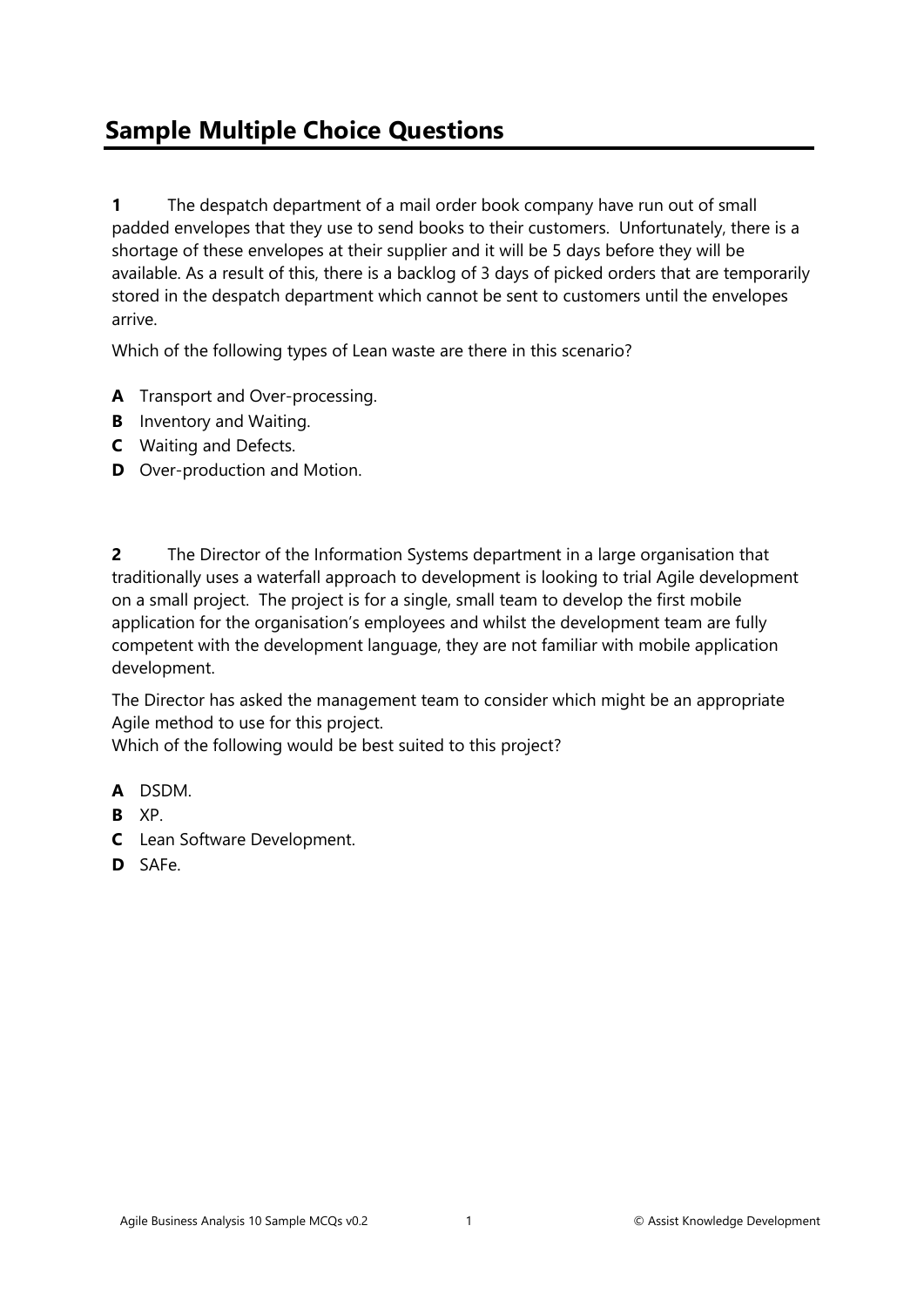**3** Dominique is the Head of Recruitment within the Human Resources (HR) department. Following a review of recruitment processes and systems in the organisation, a business transformation project has been initiated. The director of HR, Sarah will be providing the project budget and managing the project finances. Dominique will be the key HR representative on the Agile project and will be responsible for the day to day decisions.

Which of the following roles is Dominique playing on this project?

## **A** Product owner.

- **B** End user.
- **C** Project sponsor.
- **D** Subject matter expert.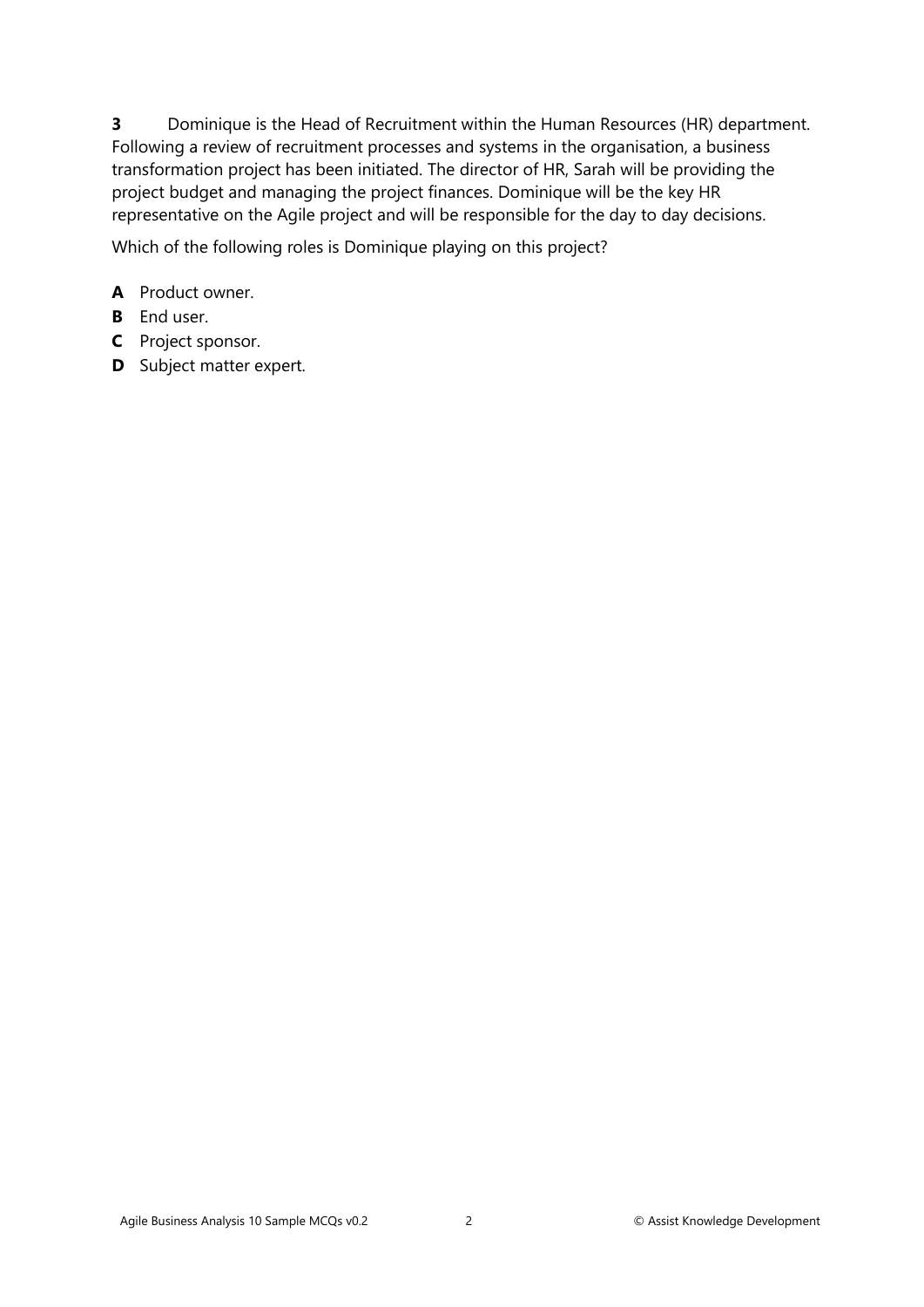**4** An initial IT system use case diagram has been developed for a school Student Assessment System.



In reviewing the use case diagram, the business analyst has suggested that the following elements in the diagram could be incorrect:

- i. The 'Assessment Administration' use case
- ii. The 'View Results' use case
- iii. The 'School Administrator' actor
- iv. The 'Teacher' actor
- v. The System name (within the boundary)

Which of the following combinations identifies what is incorrect in this diagram?

- **A** i and iv.
- **B** ii and iii.
- **C** i and iii.
- **D** iii only.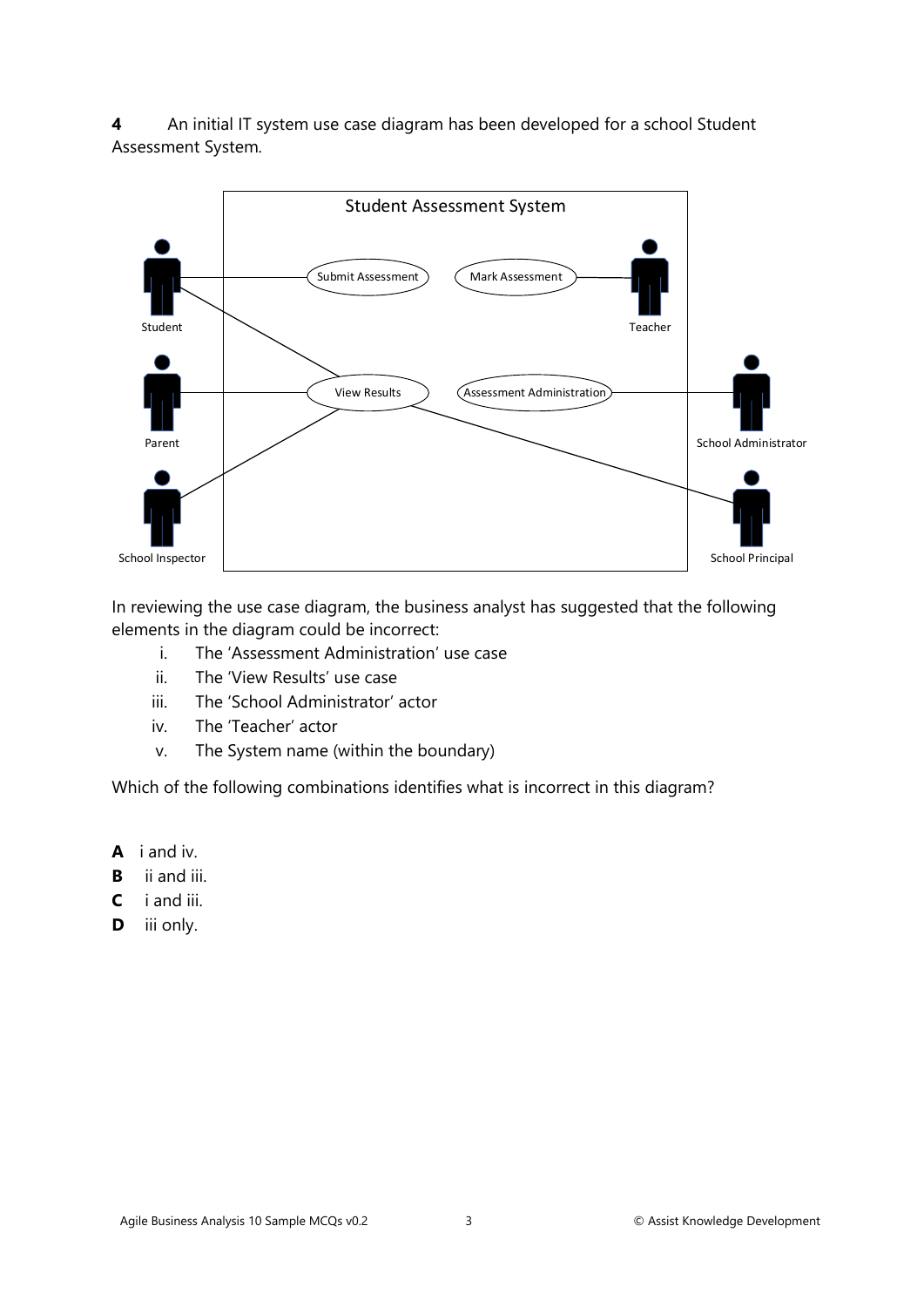**5** A project team is working on the development of a mobile phone-based expenses management system for a national mental health charity. Volunteers currently submit their travel expenses by completing a paper form and sending it with receipts via the post. One of the requirements is to use GPS tracking to automatically and accurately determine mileage for visits which is considered useful but is not a mandatory requirement for the project. The project is nearing completion and this is the final iteration for the project.

Which of the following MoSCoW priorities **SHOULD** be allocated to the automatic GPS tracking requirement for the final iteration?

- **A** M.
- **B** S.
- **C** C.
- **D** W.

**6** A small independent photography company has a business goal of providing a scanning and enhancement service to produce premium quality prints from customers old printed photographs, negatives and slides.

The business analyst has decomposed this goal into the following potential sub-goals.

- i. Buy professional scanner.
- ii. Produce prints from customers' old photographs.
- iii. Install scanner
- iv. Provide photographic enhancement service.
- v. Produce prints from customers' photographic negatives.

Which of these are valid sub-goals?

- **A** i and iii only.
- **B** ii, iii and v only.
- **C** ii and v only.
- **D** i, iii and iv only.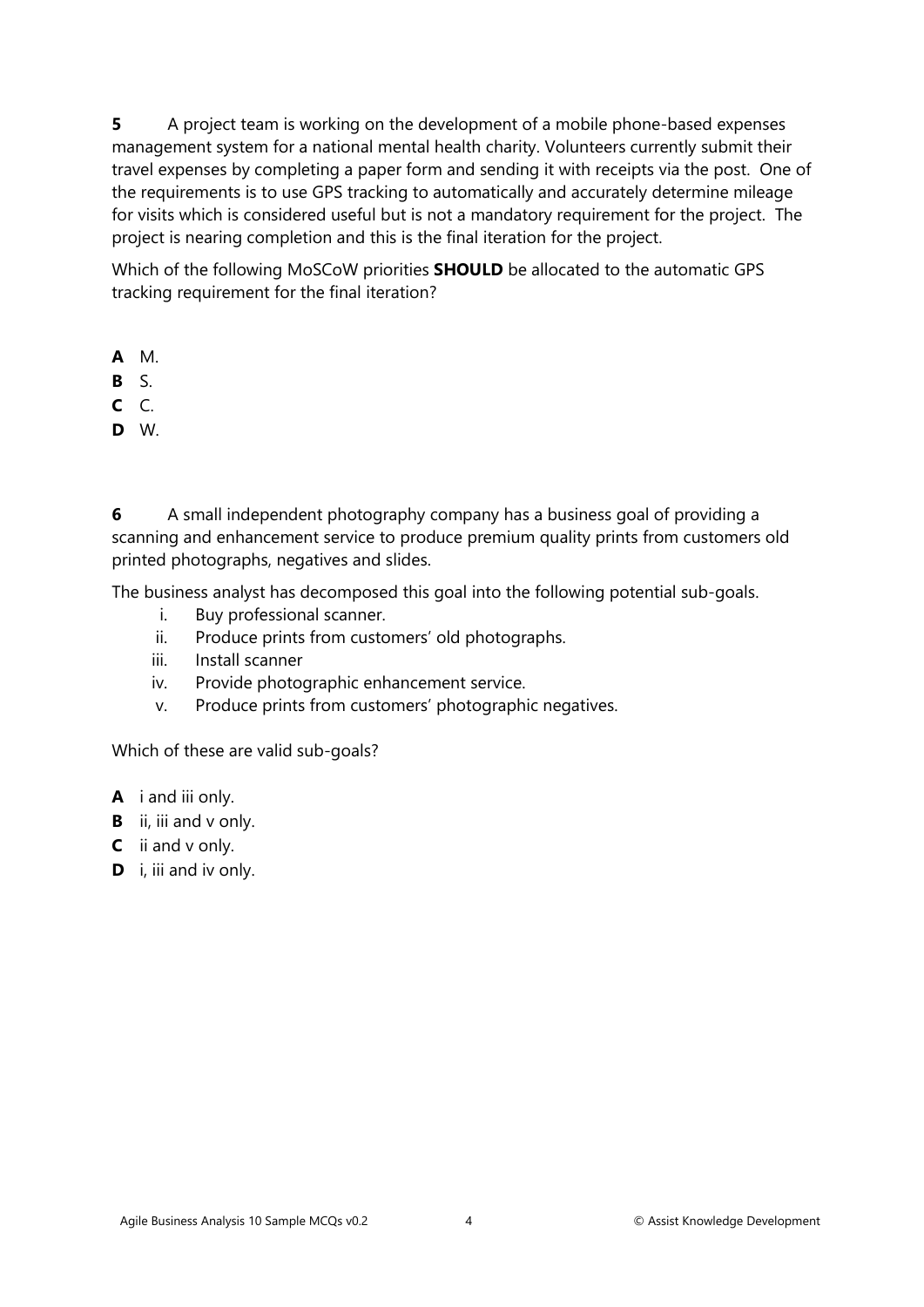**7** The following user story is being discussed in the Agile team.

011: Customer fingerprint login

*As a customer I want to be able to login using my fingerprint reader on my mobile phone so that I can access my account without needing to type my password.*

During the conversation it was determined that there is an associated non-functional requirement that if there are 3 failed attempts to login using the fingerprint reader then the customer will need to provide their username and password. This non-functional requirement is specific to this user story.

Requirements could be documented in the following areas.

- i. User story acceptance criteria for "Customer fingerprint login".
- ii. Requirements catalogue.
- iii. Use case description for "Customer fingerprint login".
- iv. A separate user story.

Where should the non-functional requirement be documented?

- **A** ii or iv.
- **B** iv only.
- **C** ii only.
- **D** i or iii.

**8** As part of a university assessment system project, the project team are reviewing the following user story.

049: Show my exam results on social media

## *As a student I want to be able to share my exam certificate on social media so that my friends and potential employers can see my achievements.*

In the review, it was discussed that there are multiple social media channels that could be used and that no channels had been specified. Which of the INVEST rules for writing a quality user story are not being met?

- **A** Small and Estimatable.
- **B** Testable and Independent.
- **C** Estimatable and Valuable.
- **D** Valuable and Negotiable.

**9** The following burn down chart has been produced showing the situation 7 days through the latest iteration in the project.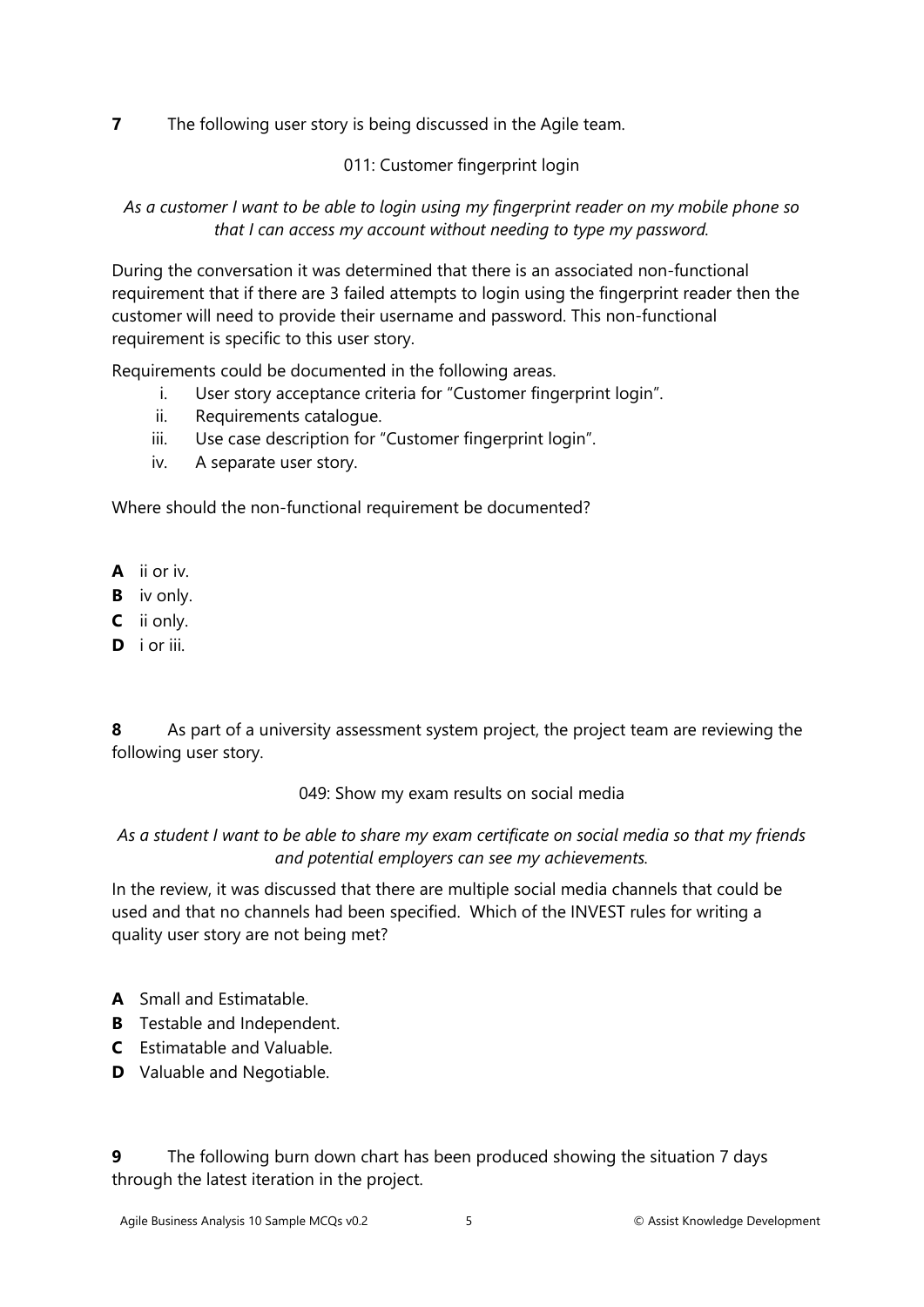

What does this chart tell us about the current iteration?

- i. The iteration will not deliver the all the remaining story points by the end of the iteration.
- ii. No user stories were completed on days 1, 5 and 7.
- iii. The team has completed 30 story points so far in the iteration.
- iv. No work was done on days 1, 5 and 7.
- v. There are 30 user story points left to complete in the iteration.
- **A** i and iv only.
- **B** ii and iii only.
- **C** i, iii and iv only.
- **D** ii and v only.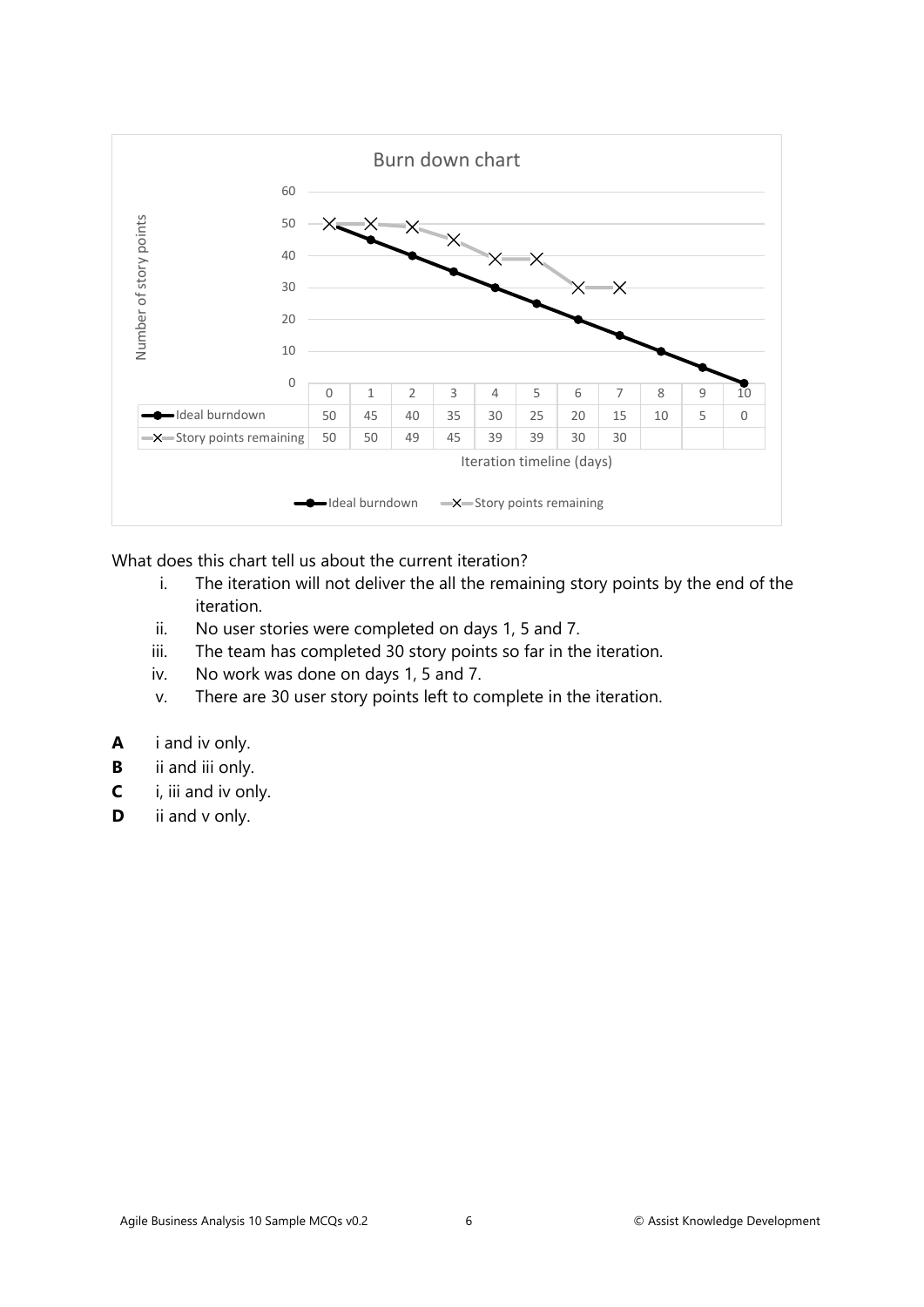**10** The project team are holding a meeting and during the meeting they discuss the following:

- What went well?
- What didn't go so well?
- What could we do differently next time?
- Actions

Which Agile ceremony does this describe?

- **A** Show and Tell.
- **B** Iteration Planning Meeting.
- **C** Retrospective.
- **D** Daily stand-up.